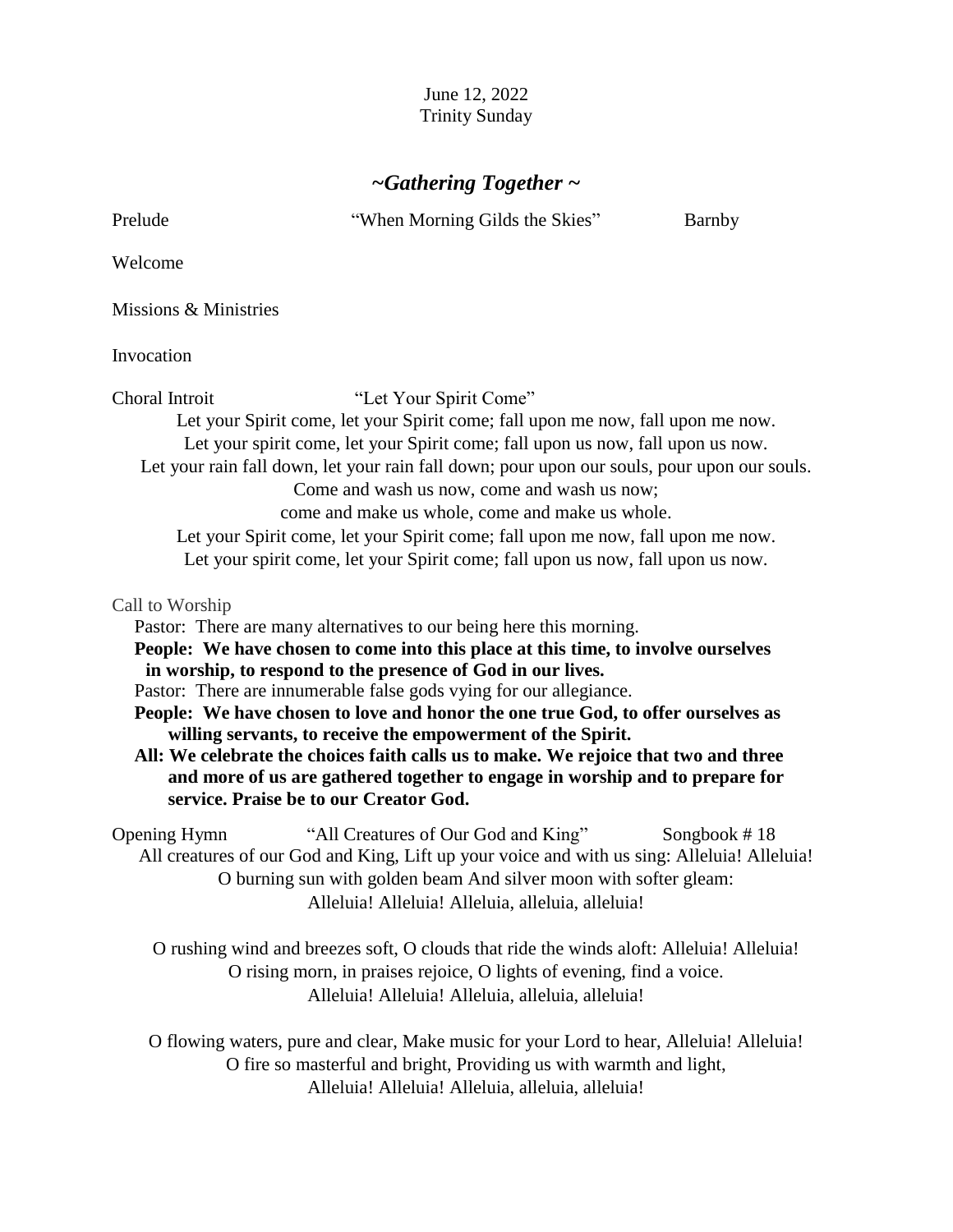Dear mother earth, who day by day Unfolds rich blessings on our way, Alleluia! Alleluia! The fruits and flow'rs that verdant grow, Let them God's glory also show. Alleluia! Alleluia! Alleluia, alleluia, alleluia!

O every one of tender heart, Forgiving others, take your part, Alleluia! Alleluia! All you who pain and sorrow bear, Praise God and cast on God your care. Alleluia! Alleluia! Alleluia, alleluia, alleluia!

### *~ Coming Alive in Community ~*

Call to Confession

God of Pentecost, Life-giver to the church, we offer thanks for the constancy and creativity of your love. We feel gratitude for the activity of your Spirit in our midst as it opens us to the wondrous realities of forgiveness and reconciliation, joy and hope.

#### Prayer of Confession

**We confess this day that we are sometimes dis-Spirited. We succumb to the world's wearying ways. We trust in powers others than yours. We live as though uninspired. Hear our desire to move with Spirited grace. Renew and energize us. Grant that we might be people of Pentecost who bear into the world great gifts of understanding and good news. In the name of Jesus Christ, Amen.** 

*Silence for Prayer and Reflection*

Assurance of Forgiveness

Friends, believe the good news: in Jesus Christ our sins are forgiven and we are set free!

| Special Music              | "For the Beauty of the Earth"                               | Chime Choir     |
|----------------------------|-------------------------------------------------------------|-----------------|
|                            | $\sim$ We Hear God's Word $\sim$                            |                 |
| Scripture Lessons          |                                                             |                 |
|                            | The Old Testament Reading: Proverbs 8:1-4                   | Rose Dulaff     |
| The Reading of Psalm 8     |                                                             |                 |
|                            | The Epistle Reading: Proverbs 3:13-18                       |                 |
|                            | The Word of God for the people of God. Thanks be to God.    |                 |
| <b>Sermon Presentation</b> | God's Precious Children                                     | Sarah Hostetter |
| Hymn for Reflection        | "They'll Know we Are Christians"                            | Songbook $# 19$ |
|                            | We are one in the Spirit, we are one in the Lord            |                 |
|                            | We are one in the Spirit, we are one in the Lord            |                 |
|                            | And we pray that all unity may one day be restored          |                 |
|                            | And they'll know we are Christians by our love, By our love |                 |
|                            | Yes, they'll know we are Christians by our love             |                 |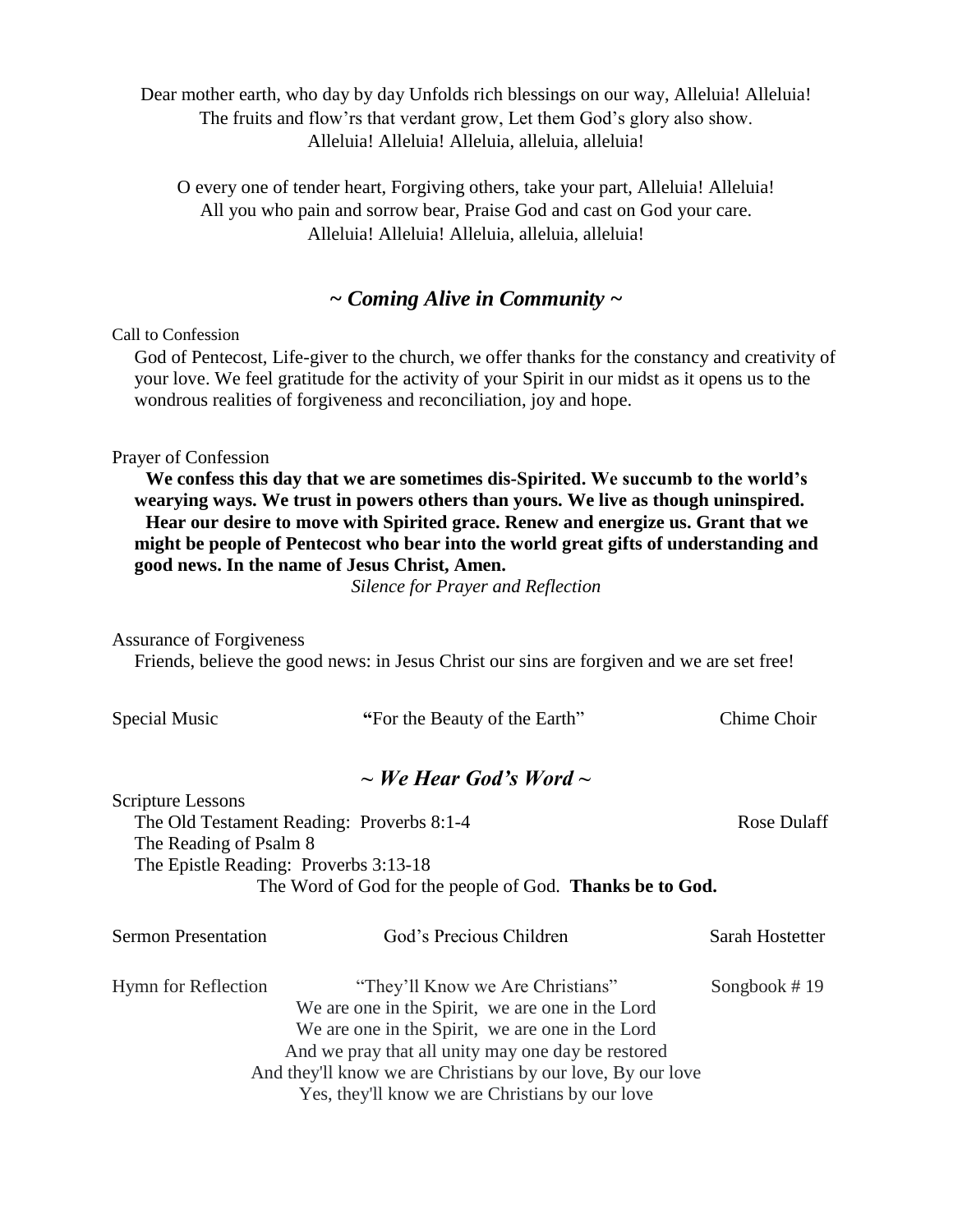We will walk with each other, we will walk hand in hand We will walk with each other, we will walk hand in hand And together we'll spread the news that God is in our land And they'll know we are Christians by our love, By our love Yes, they'll know we are Christians by our love

We will work with each other, we will work side by side We will work with each other, we will work side by side And we'll guard each man's dignity and save each man's pride And they'll know we are Christians by our love, By our love Yes, they'll know we are Christians by our love

All praise to the Father from whom all things come And all praise to Christ Jesus His only son And all praise to the Spirit who makes us one And they'll know we are Christians by our love, By our love Yes, they'll know we are Christians by our love

### *~ Sharing Blessings With Others ~*

Prayers of the People

The Prayer of Our Savior

Minister: Let us pray as Christ our Savior has taught us.

**All: Our Father, who art in heaven, hallowed be thy name. Thy Kingdom come. Thy will be done on earth as it is in heaven. Give us this day our daily bread. And forgive us our sins, as we forgive those who sin against us. And lead us not into temptation, but deliver us from evil. For thine is the kingdom and the power and the glory, forever. Amen.**

Offering our Gifts - Thank you for your faithful support of Shenkel's ongoing ministries *Coventry Food Pantry - The Pantry is located on the lower level of the North Coventry Township building and is a provider for the Emergency Food Assistance Program for Nothern Chester County. Established over 30 years ago, it assists area residents from all municipalities in the Owen J. Roberts School District including South Coventry Township.*

Offering Response "We Plow the Fields" Songbook # 36 All good gifts around us Are sent from heaven above; Then thank the Lord, O thank the Lord For all His love. Amen.

Prayer of Dedication

# *~ Going out in Joy ~*

O brother man, fold to thy heart thy brother; where pity dwells, the peace of God is there; to worship rightly is to love each other, each smile a hymn, each kindly deed a prayer.

Sending Hymn "O Brother Man" Songbook # 5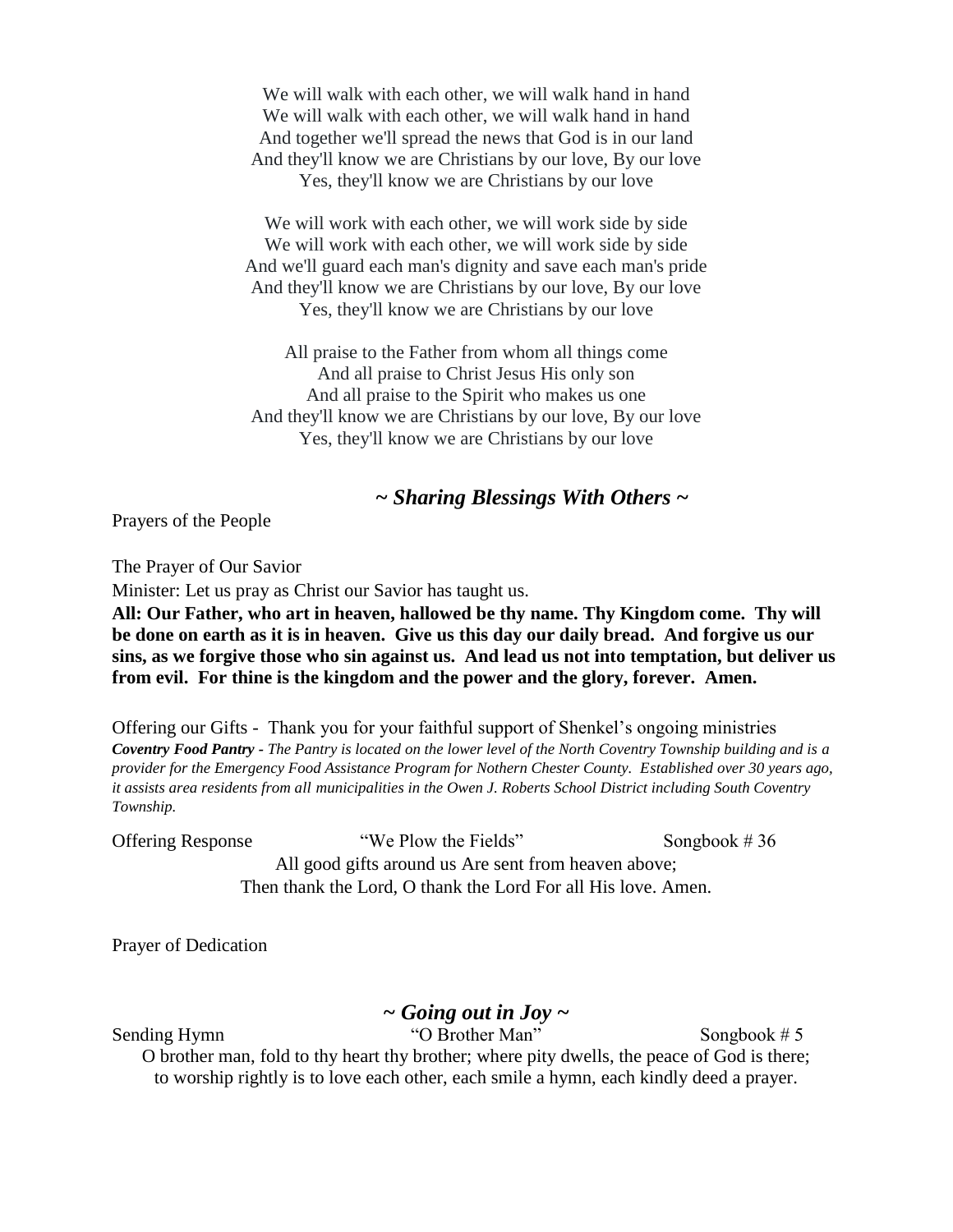For he whom Jesus loved has truly spoken: the holier worship which He deigns to bless restores the lost, and binds the spirit broken, and feeds the widow and the fatherless.

Follow with reverent steps the great example of him whose holy work was doing good; so shall the wide earth seem our Father's temple, each loving life a psalm of gratitude.

Then shall all shackles fall; the stormy clangor of wild war music o'er the earth shall cease; love shall tread out the baleful fire of anger, and in its ashes plant the tree of peace.

### Benediction

Choral Sending "Teach Us How to Live" Songbook # 99 In these last days I will pour out my Spirit, grace for ev'ryone. Those who by faith call on me for salvation enter my kingdom. Your young men will see visions, your daughters will prophesy. Wonders in heaven and signs on earth point to Jesus Christ. Turn from your sin and be baptized in Jesus, He alone forgives; Receive this gift, Holy Spirit in dwell us, teach us how to live. Teach us how to live.

Postlude "Mark this Place" Sirchio

### *Announcements*

#### **The Prayer Community asks you to join with us this week in praying for:**

Barbara Brown

Mindy, Isabelle and Sela Chidawu

Carol and Ron Pearson

Dawn Yocom

Stacia and Joe Bradley

# *~ This week at Shenkel UCC ~*

| Sun., 6/12   | $\sim$ Reflective Worship service at 8:30 am in sanctuary.                  |
|--------------|-----------------------------------------------------------------------------|
|              | $\sim$ Worship service in the Grove at 9:45 am with God's Precious Children |
| Tues., 6/14  | ~ Consistory at 6:30 pm                                                     |
| Thurs., 6/16 | $\sim$ Card Making class at 10 am                                           |
|              | $\sim$ Agape at Freda Wanner's home at 6:45 pm                              |